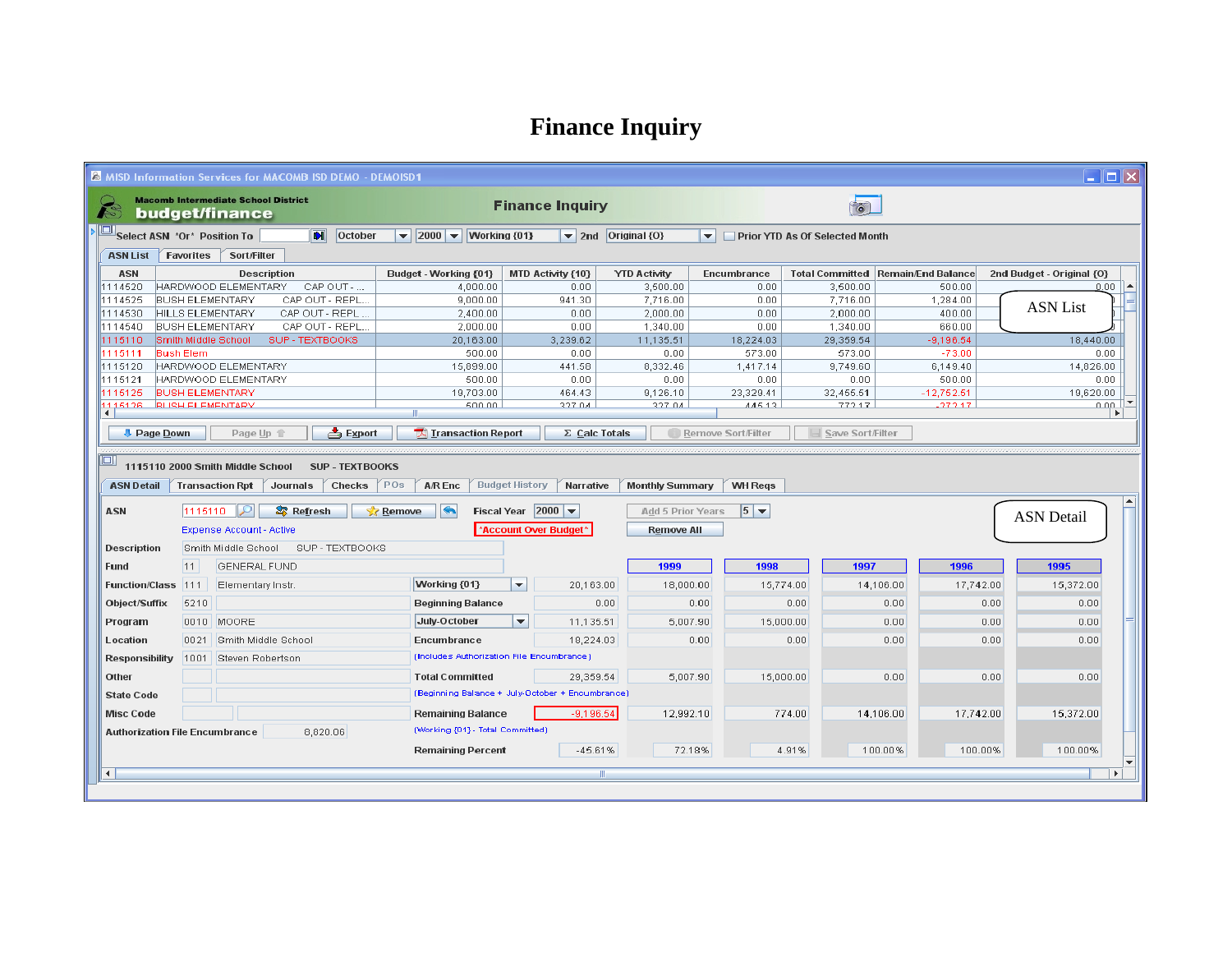

- The ASN List defaults to the ASNs that the user is authorized to and is limited to 50 per page.  $\bullet$
- Click the selected line to load the ASN to the ASN Detail or current tab.
- The level description can be viewed by hovering over the selected level.
- The Export and Transaction Report includes *all* ASNs that the user is authorized to, *not* just the current page.
- Use Page Down/Page Up to view additional/previous ASNs.  $\bullet$
- The ASN List, Export and Transaction Report can be limited by using the Sort/Filter option.  $\bullet$
- Calculated totals, if selected, are loaded to the first row in the ASN List table.  $\bullet$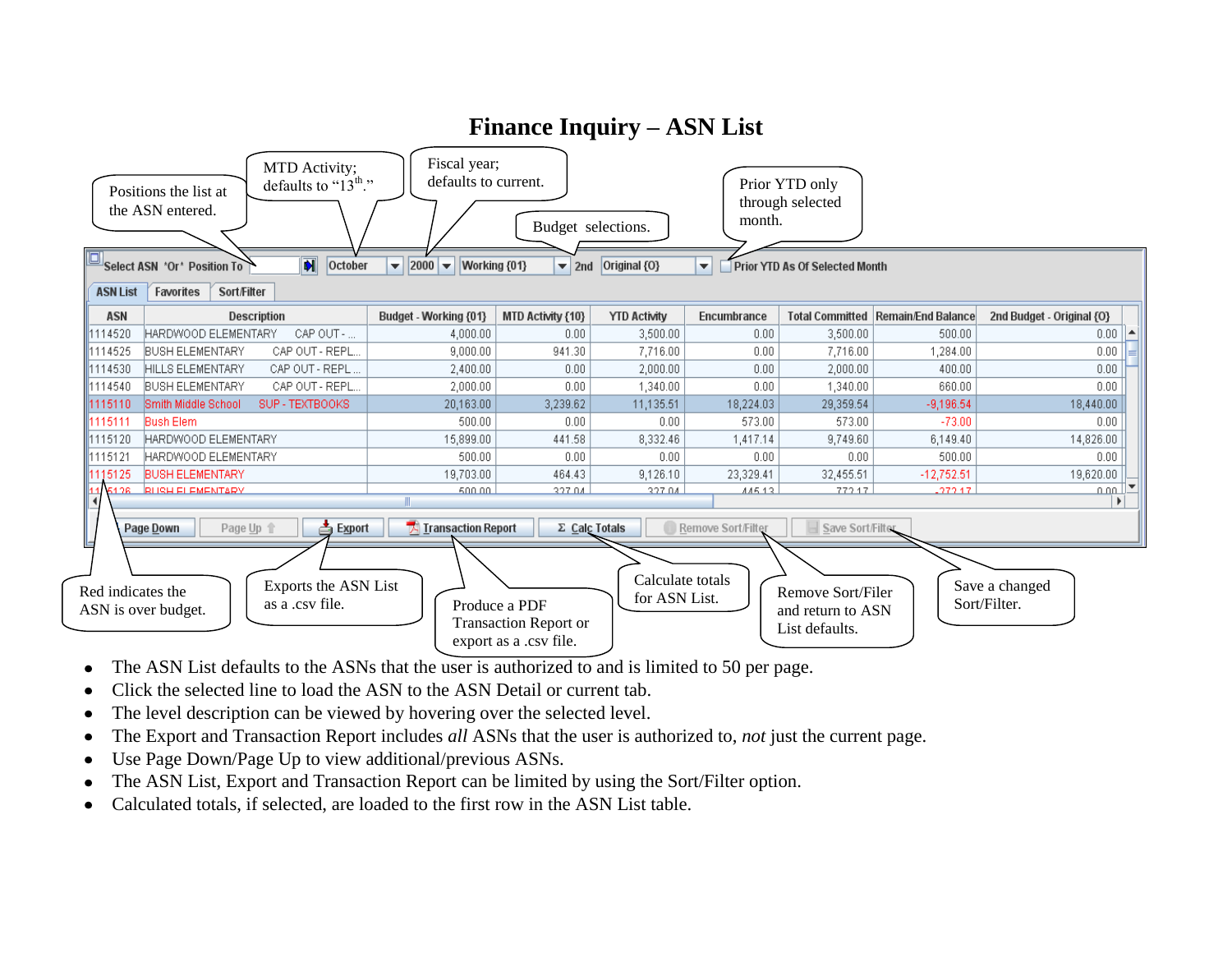## **Finance Inquiry – ASN List Transaction Report**



- The report option produces a PDF that is displayed in a pop-up window.  $\bullet$
- The export option gives the ability to open or save the .csv file.
- The Transaction Report option is also available for the selected ASN.  $\bullet$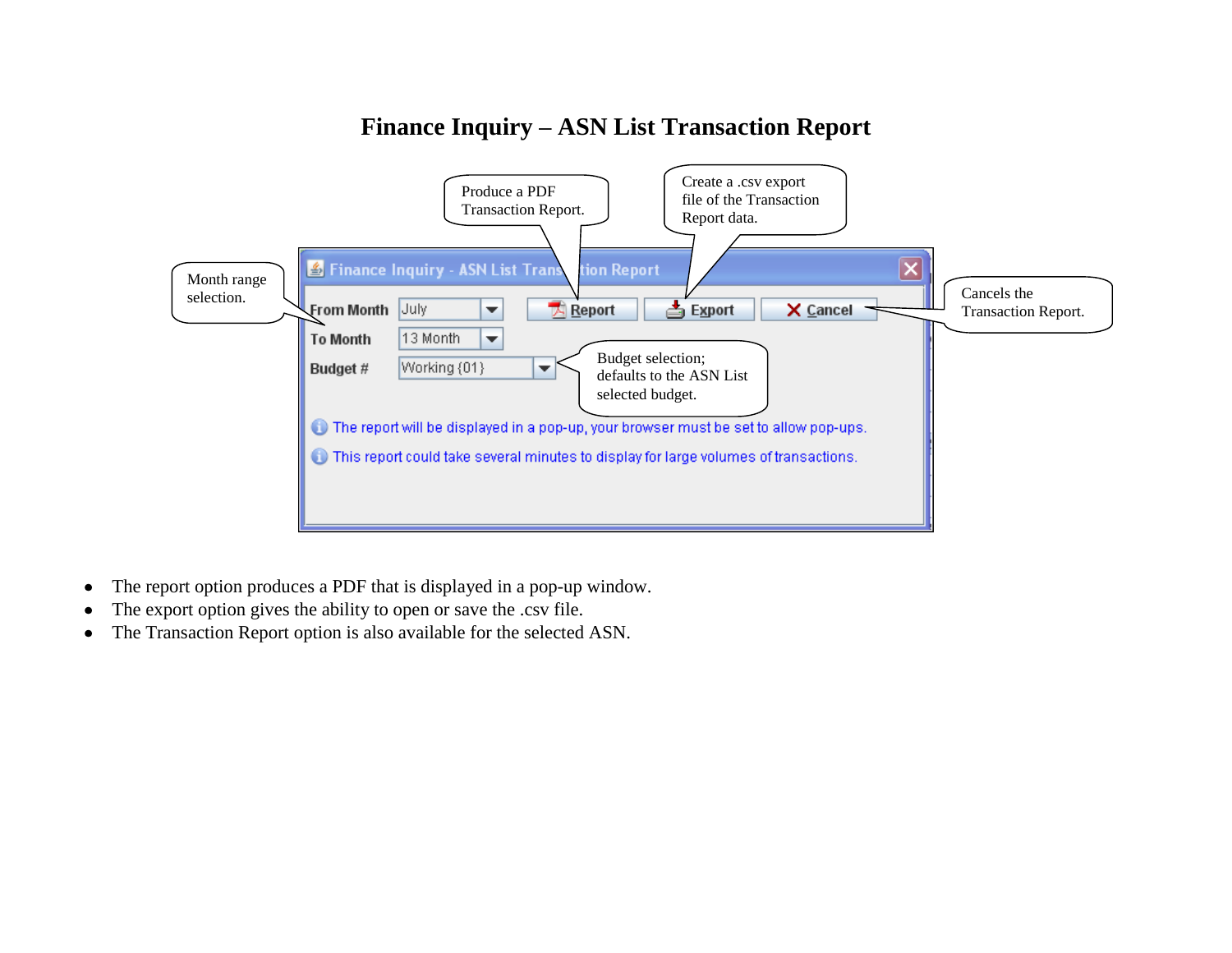## **Finance Inquiry – Favorites**



- Favorite ASNs are maintained on the ASN Detail tab.
- Sort/Filters are maintained, and can also be run, on the Sort/Filter tab.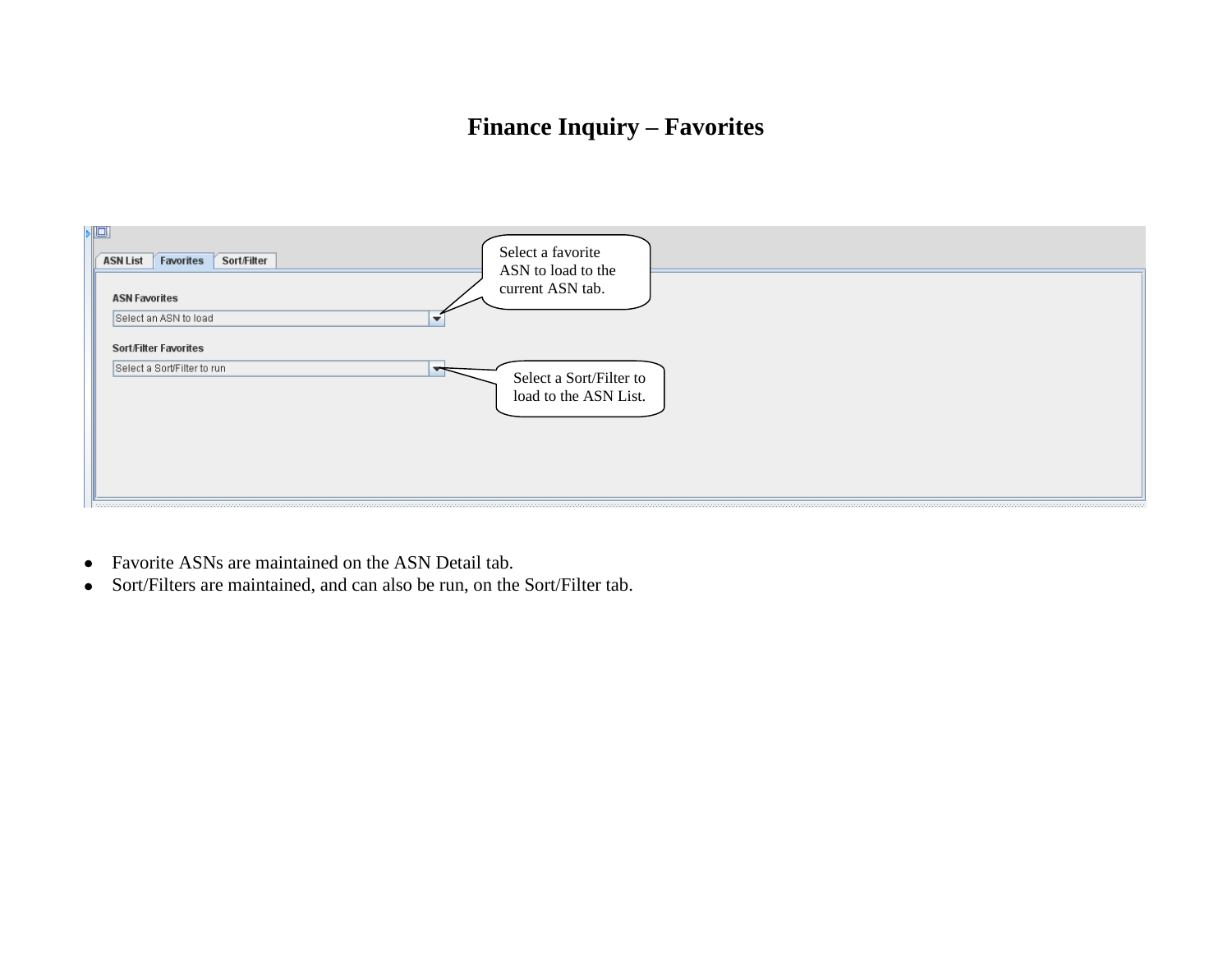## **Finance Inquiry – Sort/Filter**



- Sort/filters are used to sort and select the ASNs that are loaded to the ASN List.  $\bullet$
- The user *must* be authorized to the ASN for it to be loaded.  $\bullet$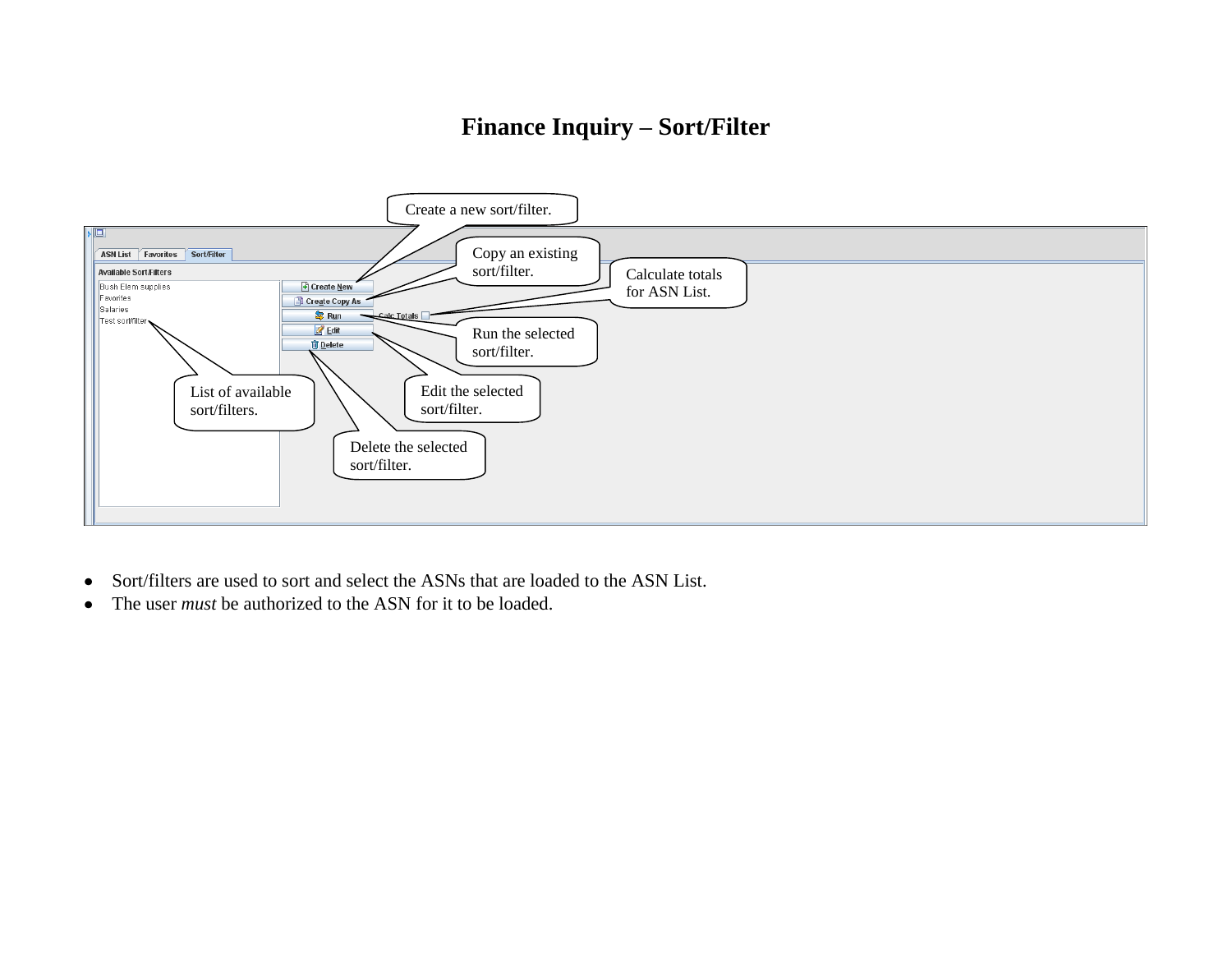| Save the<br>Run the<br>sort/filter<br>Clear the                                                                                                                                                           | <b>Finance Inquiry – Sort/Filter Edit</b>            |                                                                                                                                                      |
|-----------------------------------------------------------------------------------------------------------------------------------------------------------------------------------------------------------|------------------------------------------------------|------------------------------------------------------------------------------------------------------------------------------------------------------|
| sort/filter<br>sort/filter detail.<br>Favorites<br>Sort/Filter<br><b>ASN</b><br>ist                                                                                                                       |                                                      |                                                                                                                                                      |
| 每 Run<br>Save<br>$\sqrt{2}$ Clear<br>X Cancel<br><b>Description</b><br>Bush Elem supplies                                                                                                                 | Return without<br>saving changes.                    |                                                                                                                                                      |
| Account Types C All C Revenue C Expense<br>○ Asset<br><b>Selection Criteria</b>                                                                                                                           | $\bigcirc$ Liability-<br>Account type                | Sort selections.<br>Sort Criteria                                                                                                                    |
| Select<br><b>Relation</b><br>Value(s)<br>$\boxed{\blacktriangleright}$ = equal to<br>$\blacktriangledown$ 4000.<br>Location<br>nd                                                                         | selection.<br><b>Values</b><br>Lookup ASN            | Sort by<br>◉ Ascending<br>◯ Descending<br>$\overline{\phantom{a}}$<br>None<br>Then by                                                                |
| Dbiect/Suffix Sub 1<br>$\boxed{\blacktriangleright}$ = equal<br>$\overline{\phantom{0}}$ 5000<br>Level relationship<br>nd<br>$\overline{\mathbf{v}}$ $\overline{\mathbf{v}}$<br><b>Jone</b><br>selection. | level values.<br>Selected value(s).<br><b>Values</b> | ◉ Ascending<br>◯ Descending<br>None<br>$\blacktriangledown$<br>Then by<br>◉ Ascending<br>└ Descending<br>None<br>$\overline{\phantom{a}}$<br>Then by |
| <b>ASN</b> level<br>$\boxed{\mathbf{v}}$ = equal to<br>╺╢<br>selections.                                                                                                                                  | <b>Values</b>                                        | ◉ Ascending<br>◯ Descending<br>None<br>$\overline{\phantom{a}}$<br>Then by                                                                           |
| ┳∥<br>None<br>$\blacktriangleright$ = equal to<br>And<br>$\blacktriangleright$ = equal to<br>┳<br>None                                                                                                    | <b>Values</b><br><b>Values</b>                       | ◉ Ascending<br>└ Descending<br>$\overline{\phantom{a}}$<br>None<br>Then by<br>◉ Ascending<br>◯ Descending<br>▾<br>None                               |
| All conditions listed above are true -<br>$\bigcirc$ Any of the conditions listed above are true $\overline{\phantom{a}}$                                                                                 | "And" condition selection.                           |                                                                                                                                                      |
|                                                                                                                                                                                                           | "Or" condition selection.                            |                                                                                                                                                      |

- Multiple Value selections are separated by a comma (,).
- ASN level value lookup replaces the Sort Criteria screen.
- Up to six level selections and sorts are allowed.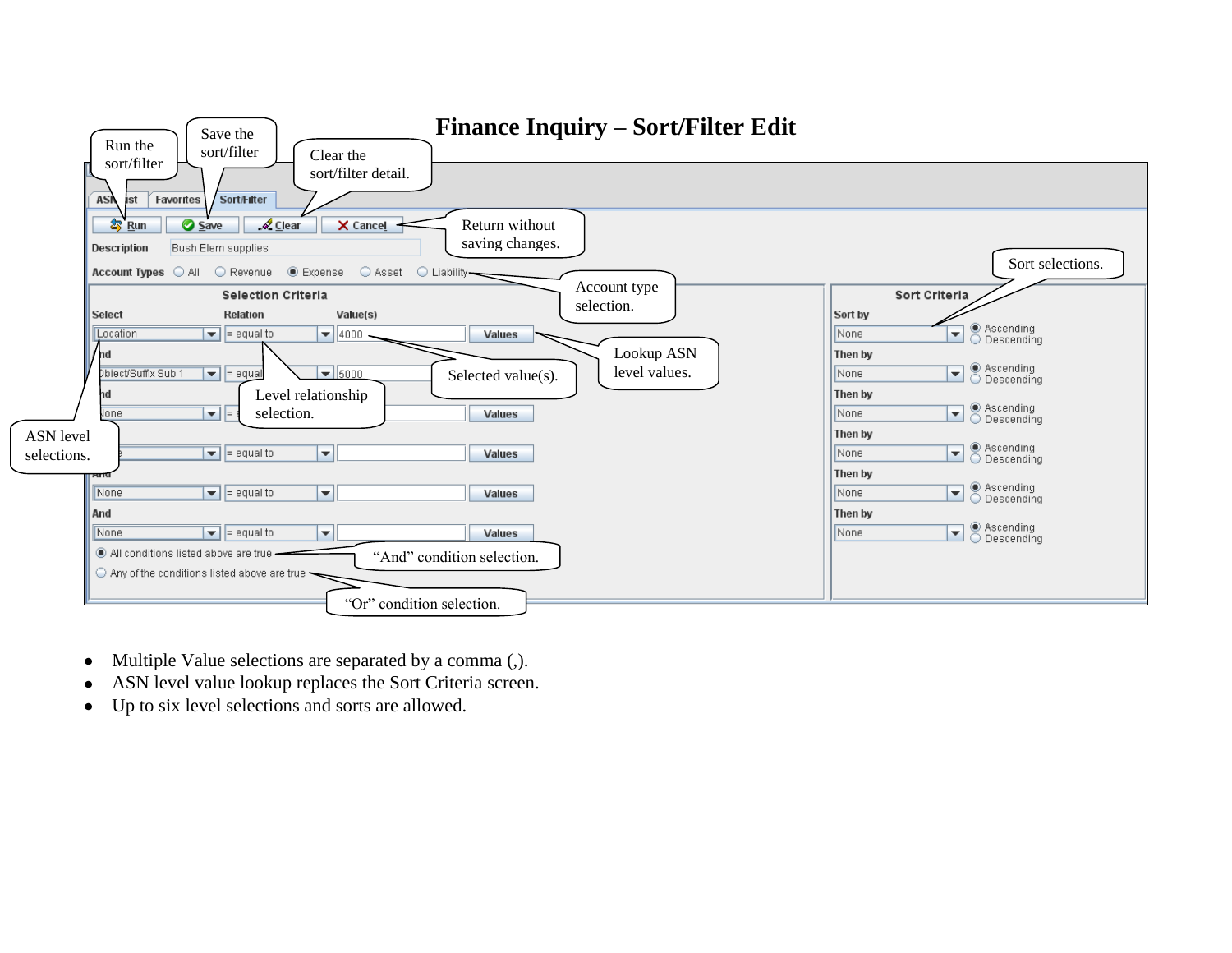

- ASN Detail: Displays summary ASN information.  $\bullet$
- Transaction Report: Provides the ability to produce a PDF Transaction Report or export the report as a .csv file.  $\bullet$
- Journals: Displays the posted journal entries with drilldown and export capabilities.
- Checks: Displays the updated A/P checks with drilldown and export capabilities.  $\bullet$
- Purchase Orders: Ability to display all purchase orders including the Authorization file with export capability.  $\bullet$
- Accounts Receivable Encumbrance: Displays the current A/R encumbrance with export capability.  $\bullet$
- Budget History: Displays all budget and beginning balance changes with export capability.  $\bullet$
- Narrative: Displays the ASN narrative.  $\bullet$
- Monthly Summary: Summarizes the debits and credits and displays the ending balance for each fiscal month.  $\bullet$
- Warehouse Requisitions: Ability to display all requisitions including the Authorization file with export capability.  $\bullet$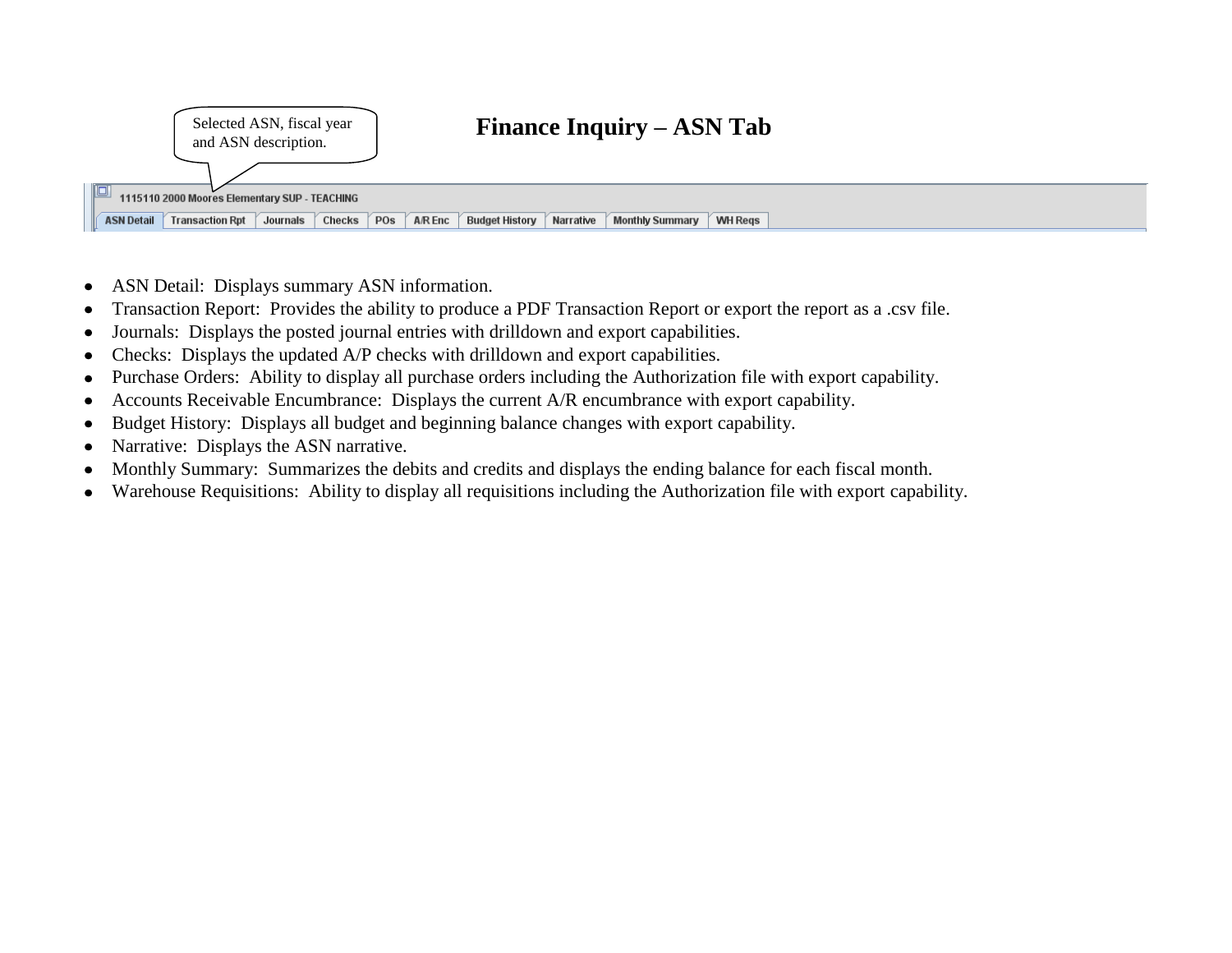

**Finance Inquiry – ASN Detail**

- To lookup an ASN, enter the starting ASN value or precede the value with an "\*" to use the Contains lookup selection.  $\bullet$
- The prior year summary information is limited to nine years. The summary information is recalculated based on the YTD Activity  $\bullet$ selection.